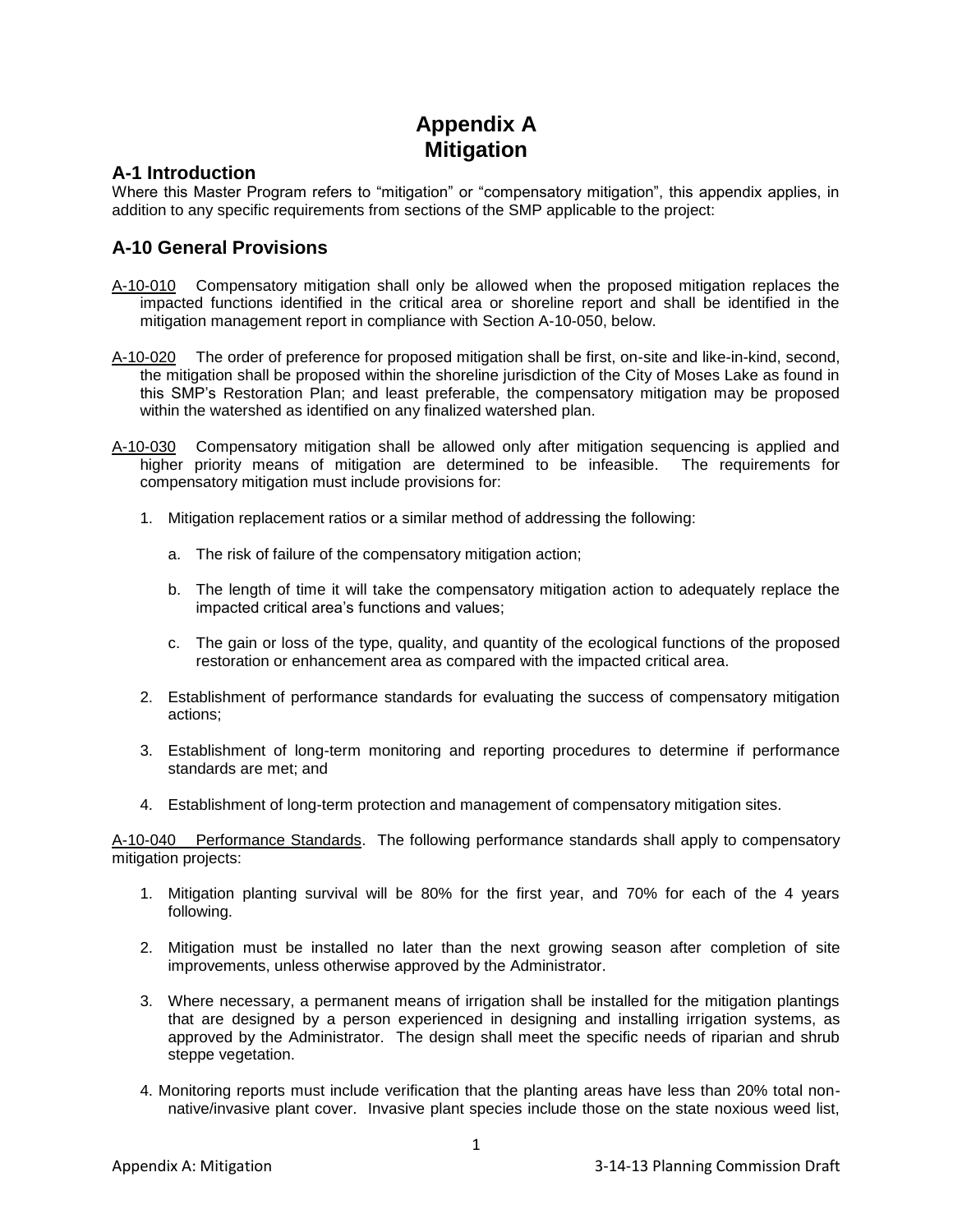or considered a noxious or problem weed by the Natural Resources Conservation Services or the Grant County Weed Board.

- 5. Monitoring reports shall be submitted to the Community Development Department one year after mitigation installation; three years after mitigation installation; and five years after mitigation installation. The length of time required for monitoring reports may be increased by the Administrator on a case-by-case basis when longer monitoring time is necessary to establish or re-establish functions and values of the mitigation site. Monitoring reports shall be submitted by a qualified person knowledgeable about plants. The report must verify that the conditions of approval and provisions in the management and mitigation plan have been satisfied.
- 6. Mitigation sites shall be maintained to ensure that the mitigation and management plan objectives are successful. Maintenance shall include corrective actions to rectify problems, include rigorous, as-needed elimination of undesirable plants; protection of shrubs and small trees from competition from grasses and herbaceous plants; protection of plants from damage by animals such as beavers; and replacement of dead plants.
- 7. Sequential release of funds associated with the surety agreement shall be reviewed for conformance with the conditions of approval and the mitigation and management plan. Release of funds may occur in increments of 1/3 for substantial conformance with the plan and conditions of approval. Verification of conformance with the provisions of the mitigation and management plan and conditions of approval after one year of mitigation installation shall also allow for the full release of funds associated with irrigation systems, clearing and grubbing, and any soil amendments. If the standards that are not met are only minimally out of compliance and contingency actions are actively being pursued by the property owner to bring the project into compliance, the City may choose to consider a partial release of the scheduled increment. Noncompliance can result in one or more of the following actions: carry over of the surety amount to the next review period, use of funds to remedy the nonconformance, scheduling a hearing with the Planning Commission to review conformance with the conditions of approval and to determine what actions may be appropriate.
- 8. Prior to site development and/or building permit issuance, a performance surety agreement acceptable to the City Attorney must be entered into by the property owner and the City. The surety agreement must include the complete costs for the mitigation and monitoring, which may include but is not limited to: the cost of installation, delivery, plant material, soil amendments, permanent irrigation, seed mix, and three monitoring visits and reports by a qualified professional. The Community Development Department must approve the estimate for said improvements. The surety shall be for 150% of the estimated cost.
- A-10-040 Credits from a certified mitigation bank may be used to compensate for unavoidable impacts.
- A-10-050 Mitigation Monitoring Report
	- 1. For projects regulated by the Department of Ecology and/or the U.S. Army Corps of Engineers, monitoring reports must meet the requirements of the regulating agency.
	- 2. For projects not regulated by the Department of Ecology or the U.S. Army Corps of Engineers, monitoring reports shall include the following:
		- a. Monitoring Report Details
			- i. Project name
			- ii. Who prepared the monitoring report (name, address, phone number) and their qualifications
			- iii. Who the report was prepared for (name, address, phone number)
			- iv. Date of the monitoring report, including the time period for which the monitoring